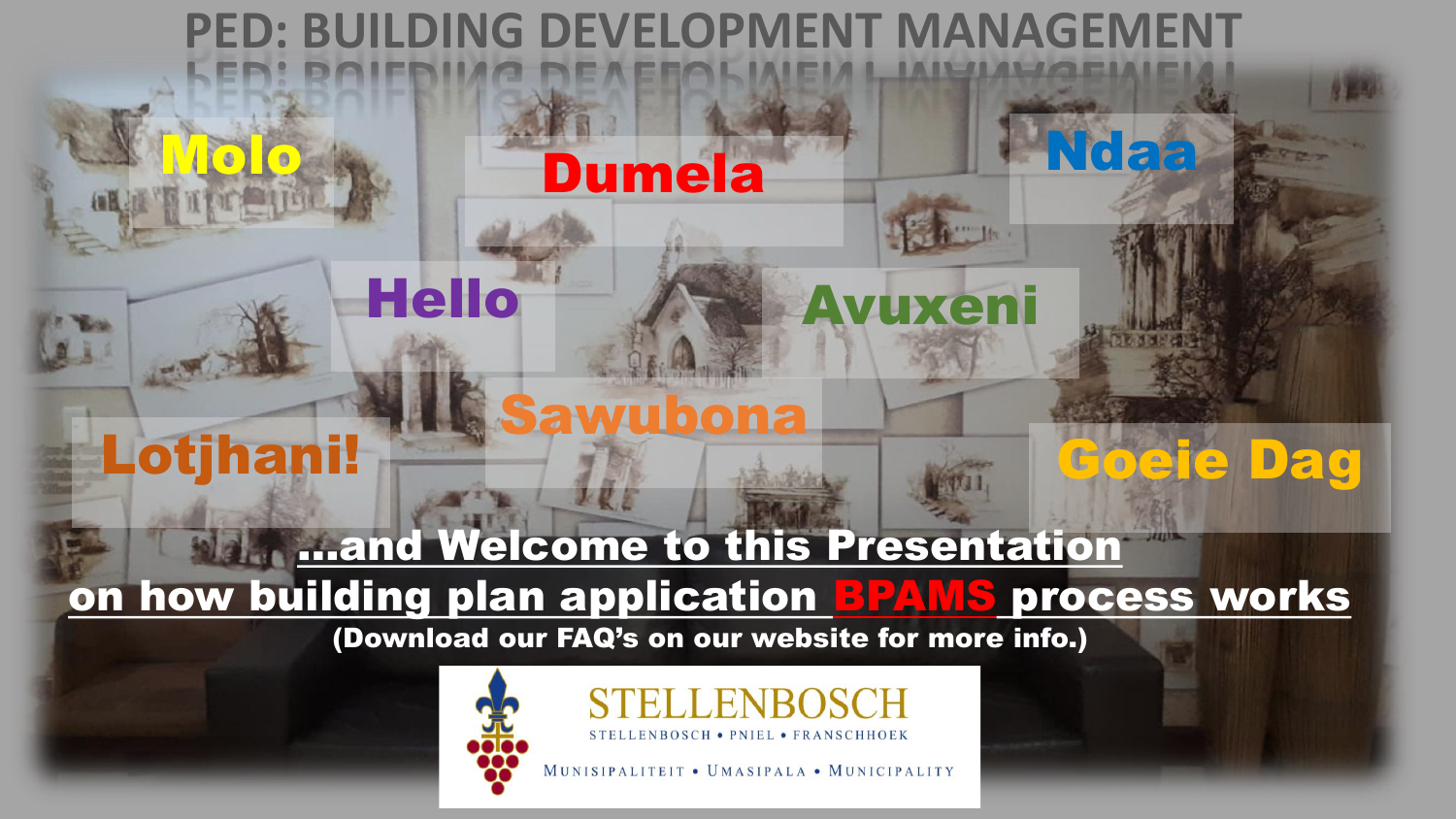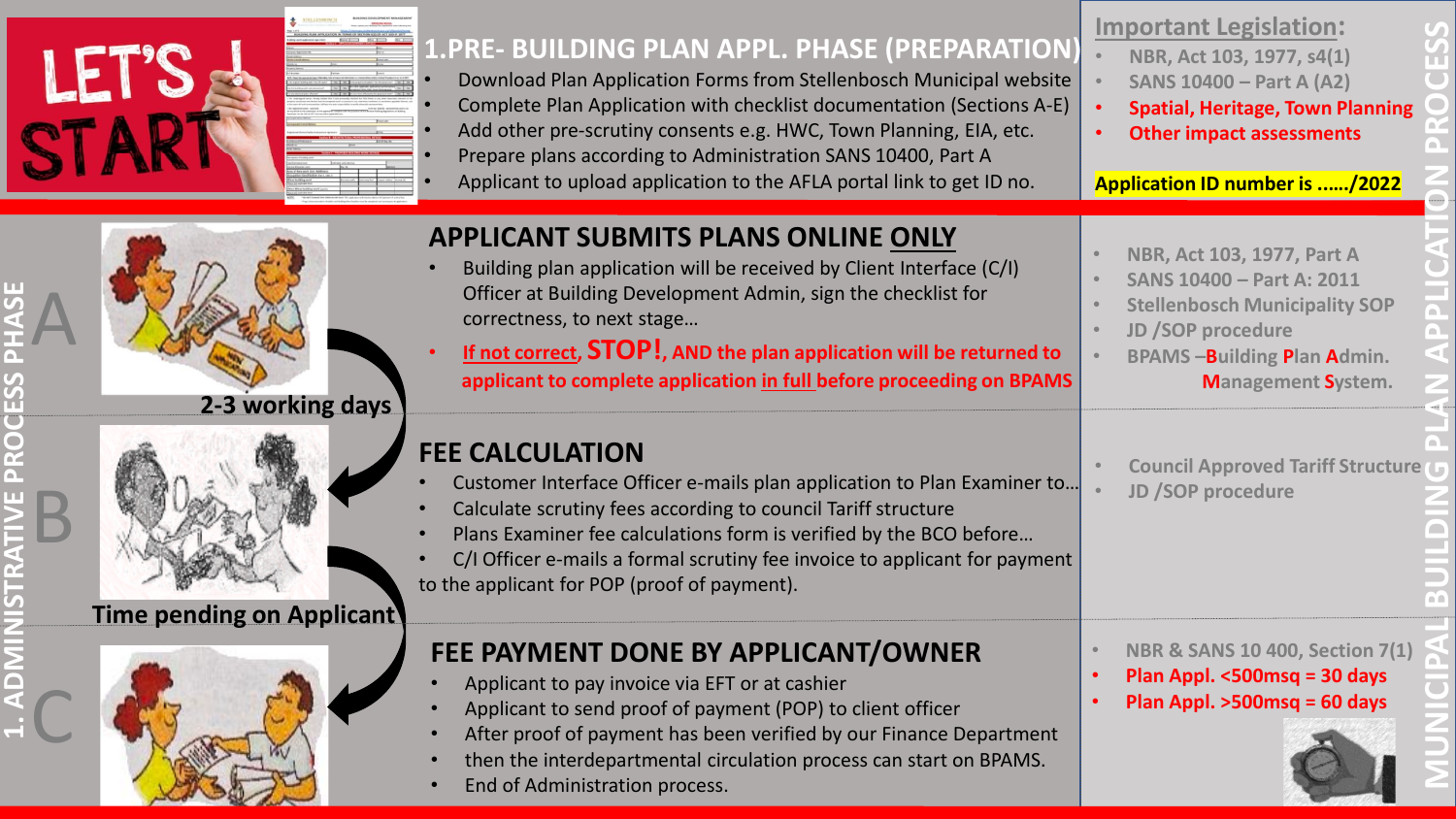IMPORTANT NOTE!!! The legislation timeframe for processing of the Building Plan Applications (New or Revised) only starts now…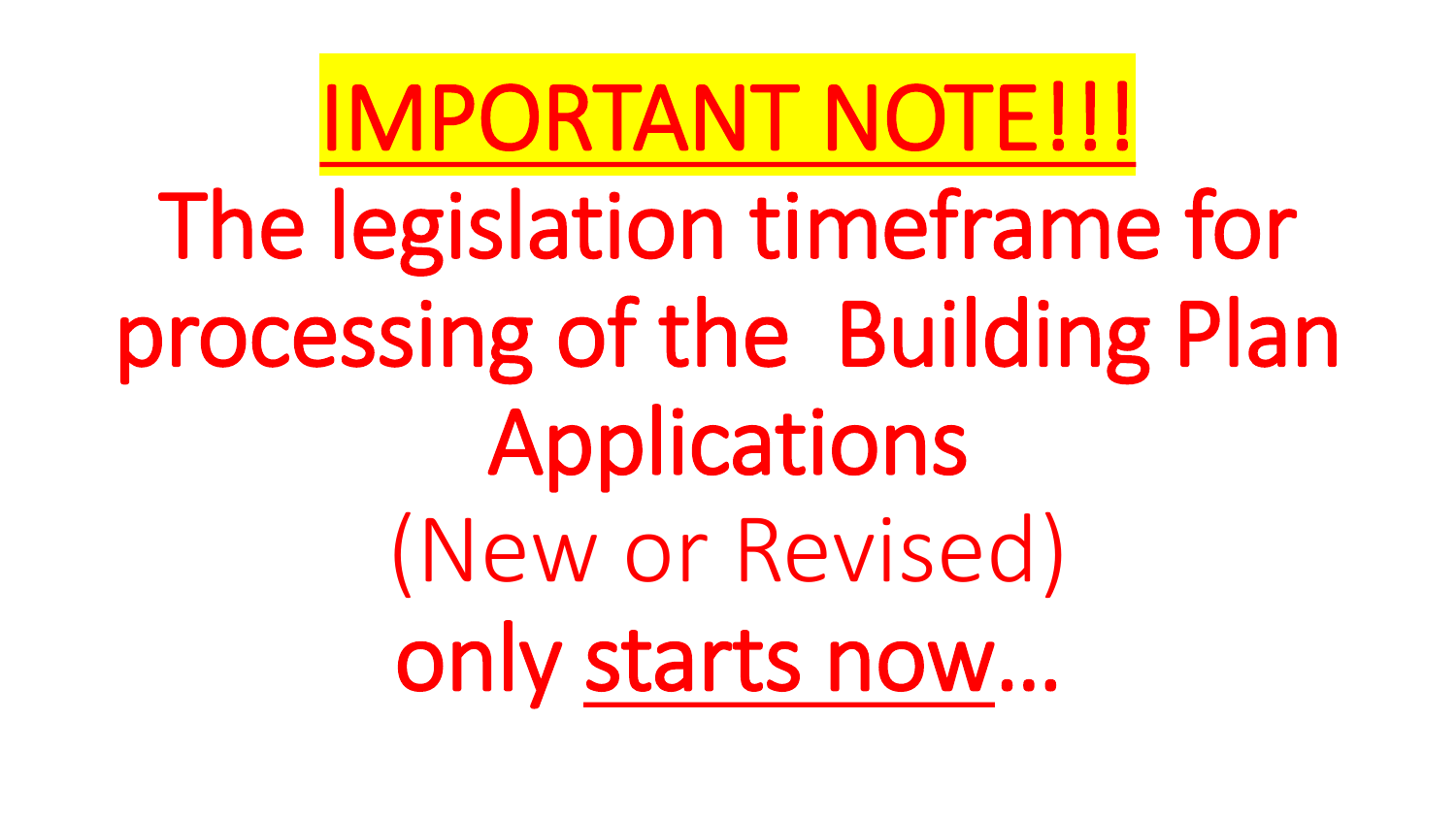



**Departments** feedback

**14 working days**

### **THE CLOCK STARTS NOW! (for Legislative time frames)**

- The Plan Application starts circulating on BPAMS to all departments
- This application number also appears on the invoice …../2022
- This stage also activates the **online tracking App. %** for applicants/owners to check plan progress **IN REAL TIME**
- This tracking feature will be better developed in v2 during 2022

#### **DEPARTMENT PLAN CIRCULATION PROCESS**

- Building plan applications will circulate to applicable departments (via BPAMS internal email system) for 14 days.
- The Client Officer/BPAMS will send a reminder follow up email after the first 7 days of the circulation process and again after 14 days.
- All the application documentation remains on the BPAMS portal for safe-keeping and Archive purposes.



**Important Legislation:**

- **NBR, Act 103, 1977 (7(1))**
	- **Plan Appl. <500msq = 30 days**
	- **Plan Appl. >500msq = 60 days (working days – Mon to Fri)**

**Internal Departments: PAC, Town Planning, Engineers (Roads & Elect.), Fire, Greening, Traffic, Roads, incl. Plans Examiner.**

**External Departments: HWC, Health at Cape Winelands**

**MUNICIPAL BUILDING PLAN APPLICATION PROCESS** 

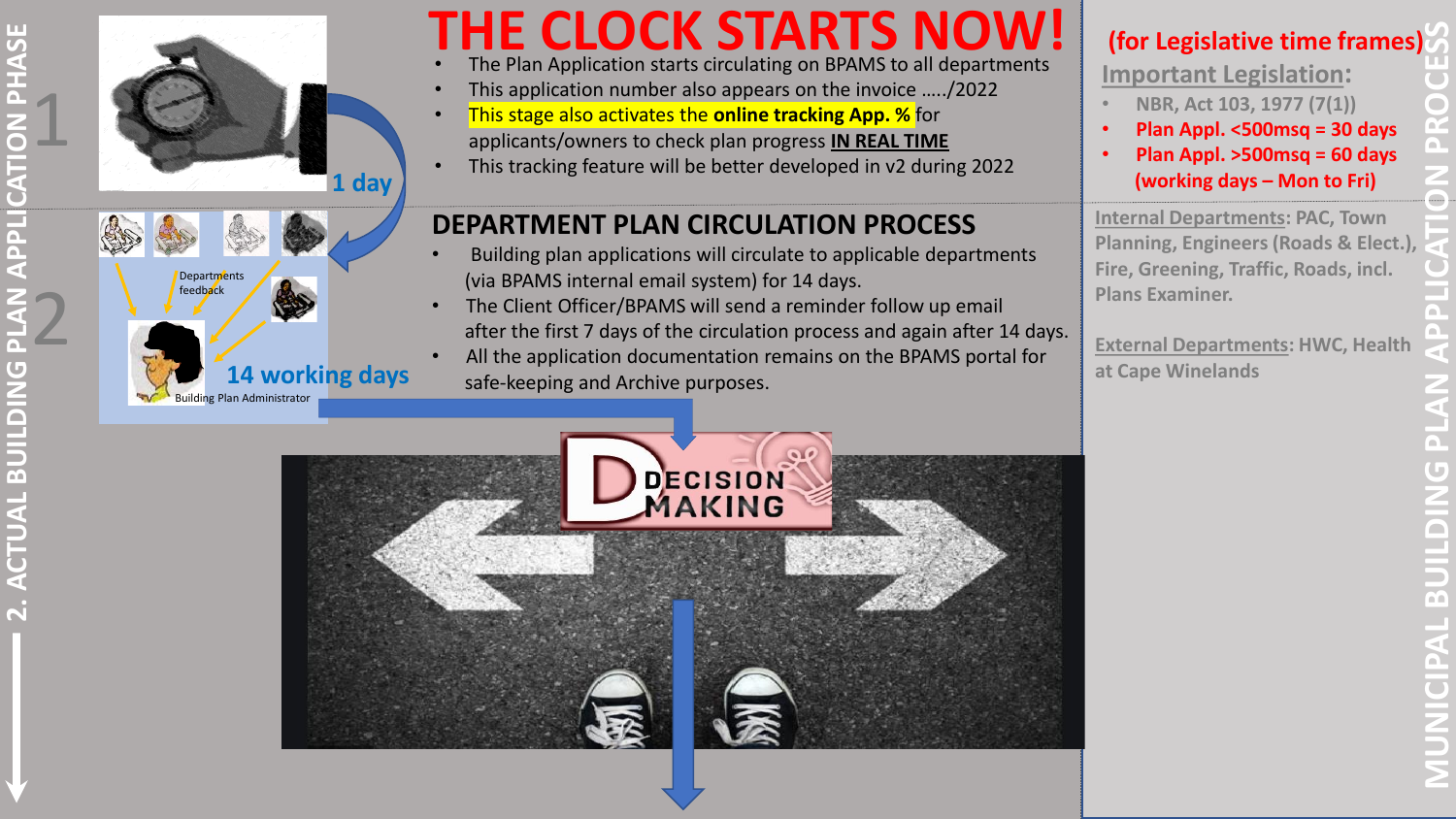

**10 working days**



5

**1 day**

**BPA** 



**DEPARTMENTS RECOMMENDATIONS COLLECTED**

# **MUNICIPAL BUILDING PLAN APPLICATION PROCESS Important Legislation:** • **NBR, Act 103, 1977(Section 6 & 7)** • **NBR, Act 103, 1977(Section 7)** • **System of Delegations (2015) APPROVED**!! complies with NBR (Section 4(1)) • **NBR, Act 103, 1977(Section 7)**